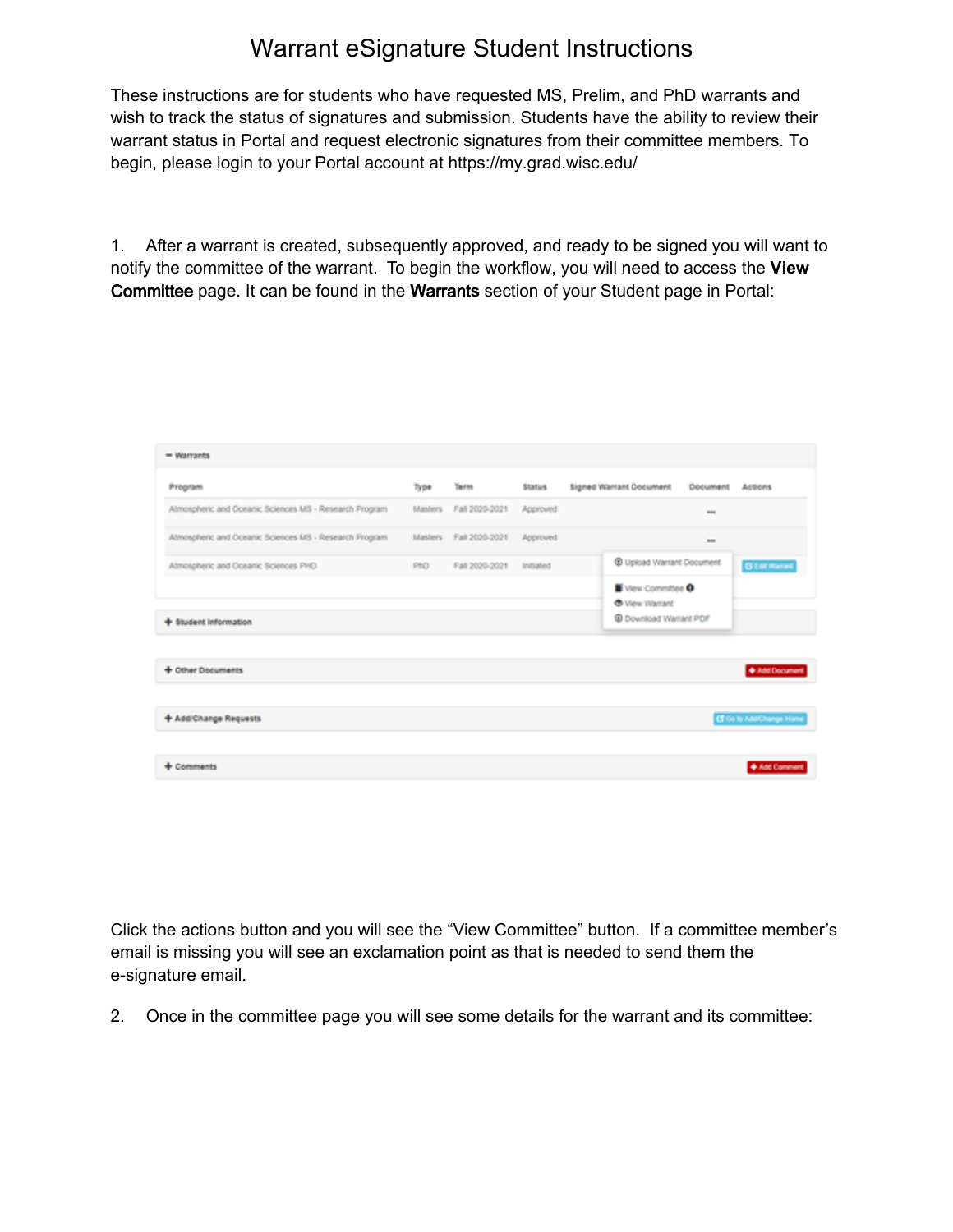| AUMINISTEN UISCUVENNU *               | UNIT UPGECTURY         | <b><i>FACULIT LISTS</i></b><br><b>ESIGN +</b> | <b>MANAUE</b><br><b>UAIA +</b>        |                                              | ALIU FEEUBAUK          |
|---------------------------------------|------------------------|-----------------------------------------------|---------------------------------------|----------------------------------------------|------------------------|
| Yuzhe Ma Prelim Warrant Committee     |                        |                                               |                                       |                                              | <b>Submit Warrant</b>  |
| Yuzhe Ma / Prelim Warrant / Committee |                        |                                               |                                       |                                              |                        |
| <b>Committee Members</b>              |                        |                                               |                                       |                                              | <b>C Email Members</b> |
| Name                                  | IX.<br>Email           | л<br>Company                                  | <b>Signature Date</b><br>п            | <b>Last Emailed</b><br>п                     | 11<br>m<br>Actions     |
| O Hanna, Josiah                       |                        |                                               | Not Signed                            |                                              | $E$ 601                |
| Fernandes, Earlance                   | earlence@cs.wisc.edu   | UW-Madison                                    | Not Signed                            | 5/19/2021 3:39:44 PM                         | <b>C</b> Email         |
| LL Sharon                             | sharonli@cs.wisc.edu   | UW-Madison                                    | Not Signed                            | 5/19/2021 3:41:17 PM                         | <b>D</b> Email         |
| Zhu, Xiaojin                          | jerryzhu@cs.wisc.edu   | UW-Madison                                    | Not Signed                            | 5/19/2021 3:42 13 PM                         | <b>CD</b> Email        |
| Showing 1 to 4 of 4 entries           |                        |                                               |                                       |                                              |                        |
| <b>Warrant Approval Members</b>       |                        |                                               |                                       |                                              | + Add Warrant Members  |
| Name                                  | 1h<br>Email            | 11<br>Type<br>и                               | <b>Signature Date</b><br>и<br>Company | <b>Last Emailed</b><br>и                     | и<br>и<br>Actions      |
| WRENN, PATRICK LEWIS                  | patrick wrenn@wisc.edu | Minor Approval                                | UW-Madison                            | 6/3/2021 11:01:47 AM<br>5/19/2021 1:01:07 PM | $\cdots$               |
| Showing 1 to 1 of 1 entries           |                        |                                               |                                       |                                              |                        |

3. If a member is missing their email you will see an Edit button available to edit their details. The fields available to edit vary based on whether it is a UW or non-UW member. If it is a UW member you can search for them by netid or name and select them. If it is a non-UW member you need to manually update the fields.

Non-UW:

| Is this UW Staff? * | No            | $\checkmark$ |              |                                       |      |
|---------------------|---------------|--------------|--------------|---------------------------------------|------|
| Full Name *         | Fishman, Jack |              | Email *      |                                       |      |
| Company *           |               |              | Department * | Earth & Atm Sci, St. Louis University |      |
| Title *             | Professor     |              |              |                                       |      |
|                     | Advisor?      |              | Reader?      |                                       |      |
|                     |               |              |              | Cancel                                | Save |

UW: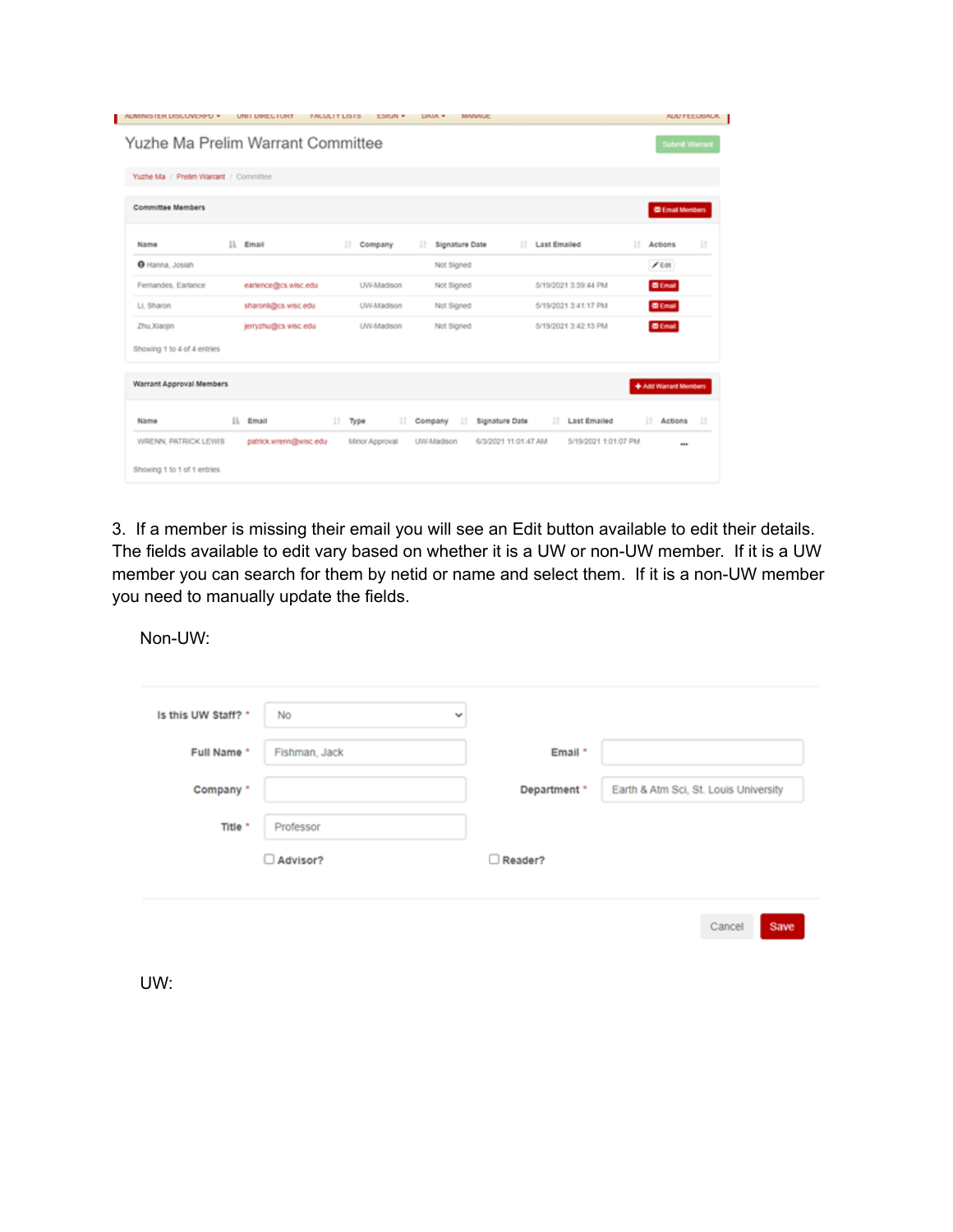| TV OF UJSCOMSIN MADISON<br><b>Edit Committee Member</b> |                      |              | $\boldsymbol{\times}$ |
|---------------------------------------------------------|----------------------|--------------|-----------------------|
| Is this UW Staff? *                                     | Yes                  | $\checkmark$ |                       |
| Person*                                                 | WRENN, PATRICK LEWIS |              |                       |
| Title *                                                 | <b>Test Title</b>    |              |                       |
|                                                         | Advisor?             | Reader?      |                       |
|                                                         |                      |              |                       |
|                                                         |                      |              | Cancel<br>Save        |

4. Once all members have their information updated you can click the Email Committee button at the top right or the Email button next to the specific members.

5. The email members button will list all members and their emails. If you click this button before updating someone who is missing their email you will see EMAIL MISSING for anyone who needs to be updated. You can preview the email in this modal, but it will always be the same message. You can use the checkboxes on the left to decide who the email will be sent to. You can also choose to send the email from your personal email using the radio buttons at the top. The email will not send to members who have already signed.

|   | Use your UW email as sender? * O Yes ONo O | Send signature email to all warrant members who have not yet signed the warrant? |         |         |
|---|--------------------------------------------|----------------------------------------------------------------------------------|---------|---------|
| ø | <b>Warrant Member Name</b>                 | Email                                                                            | Advisor | Signed? |
| ø | Zhu, Xiaojin                               | jerryzhu@cs.wisc.edu                                                             | Yes     | No      |
| z | Fernandes, Earlance                        | earlence@cs.wisc.edu                                                             |         | No      |
| z | Hanna, Josiah                              | <b>EMAIL MISSING</b>                                                             |         | No      |
| ø | Li, Sharon                                 | sharonli@cs.wisc.edu                                                             |         | No      |
| Θ | WRENN, PATRICK LEWIS                       | patrick.wrenn@wisc.edu                                                           |         | Yes     |
|   | + Preview Email Content                    |                                                                                  |         |         |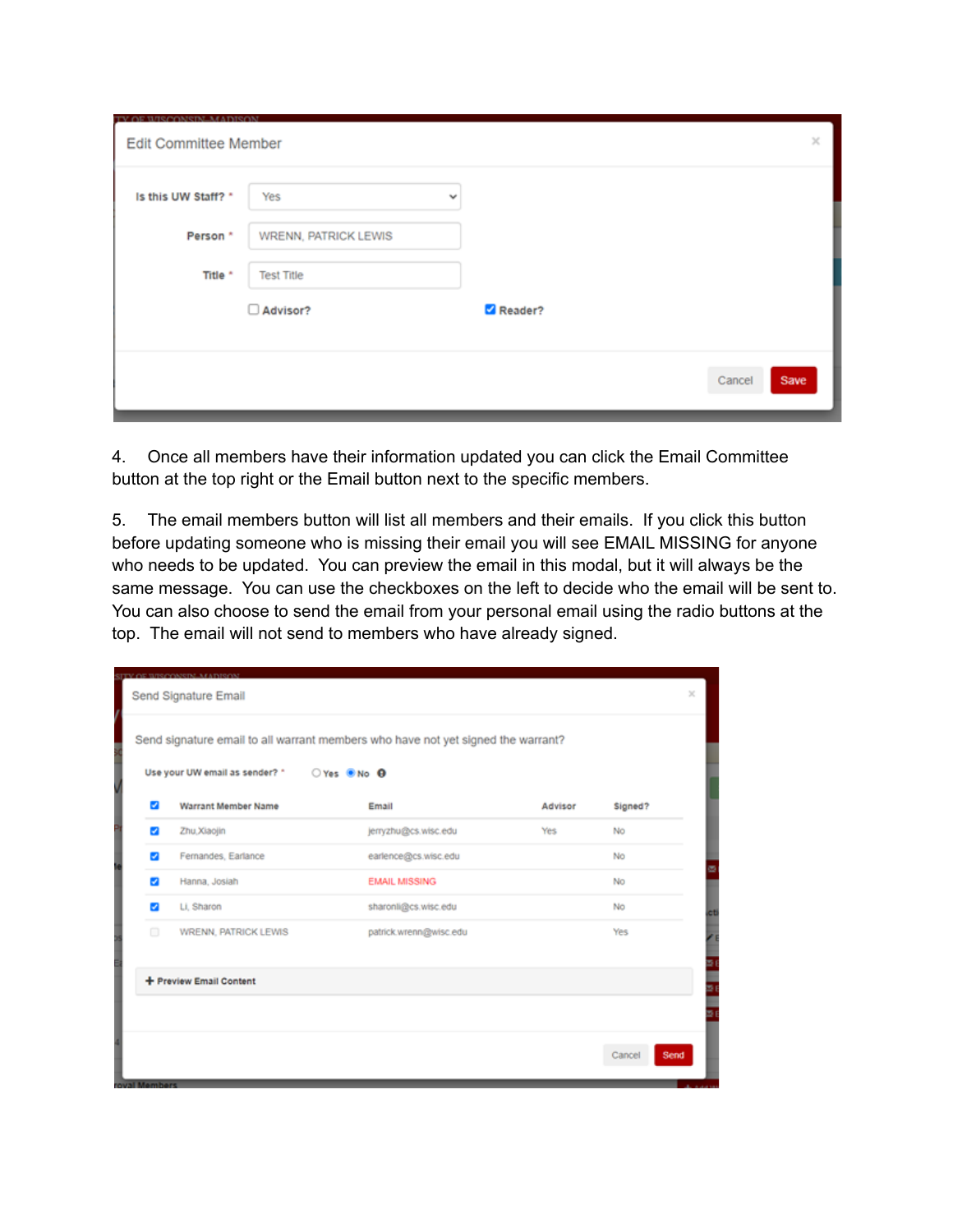6. Once you are ready to send you just need to click the Send button.

7. Let's say a week has passed and only half of the committee has signed. If you come back to this page it will show who has signed and when. You want to send another reminder email, so you follow the same workflow. However, only members who have not signed will receive another email.

|                                       |     | Yuzhe Ma Prelim Warrant Committee |     |                   |                                    |    |                      |    | <b>Submit Warrant</b>  |         |
|---------------------------------------|-----|-----------------------------------|-----|-------------------|------------------------------------|----|----------------------|----|------------------------|---------|
| Yuzhe Ma / Prelim Warrant / Committee |     |                                   |     |                   |                                    |    |                      |    |                        |         |
| <b>Committee Members</b>              |     |                                   |     |                   |                                    |    |                      |    | <b>E</b> Email Members |         |
| Name                                  | lì. | Email                             |     | 1T<br>Company     | <b>Signature Date</b>              | 11 | <b>Last Emailed</b>  | 1Ť | Actions                | 11      |
| <b>O</b> Hanna, Josiah                |     |                                   |     |                   | Not Signed                         |    |                      |    | $/ 5$ dit              |         |
| Fernandes, Earlance                   |     | earlence@cs.wisc.edu              |     | <b>UW-Madison</b> | Not Signed                         |    | 5/19/2021 3:39:44 PM |    | <b>E</b> Email         |         |
| Li, Sharon                            |     | sharonli@cs.wisc.edu              |     | UW-Madison        | Not Signed                         |    | 5/19/2021 3:41:17 PM |    | <b>E</b> Email         |         |
| Zhu Xiaojin                           |     | jerryzhu@cs.wisc.edu              |     | <b>UW-Madison</b> | Not Signed                         |    | 5/19/2021 3:42:13 PM |    | <b>E</b> Email         |         |
| Showing 1 to 4 of 4 entries           |     |                                   |     |                   |                                    |    |                      |    |                        |         |
| <b>Warrant Approval Members</b>       |     |                                   |     |                   |                                    |    |                      |    | + Add Warrant Members  |         |
| Name                                  | lì. | Email                             | IT. | Type<br>IT.       | <b>Signature Date</b><br>Company   |    | <b>Last Emailed</b>  |    | 1T<br>Actions          | $_{11}$ |
| <b>WRENN, PATRICK LEWIS</b>           |     | patrick.wrenn@wisc.edu            |     | Minor Approval    | 6/3/2021 11:01:47 AM<br>UW-Madison |    | 5/19/2021 1:01:07 PM |    |                        |         |
| Showing 1 to 1 of 1 entries           |     |                                   |     |                   |                                    |    |                      |    |                        |         |

|                          | Use your UW email as sender? * O Yes O No O |                        |         |         |
|--------------------------|---------------------------------------------|------------------------|---------|---------|
| $\overline{\mathbf{z}}$  | <b>Warrant Member Name</b>                  | Email                  | Advisor | Signed? |
| ø                        | Zhu Xiaojin                                 | jerryzhu@cs.wisc.edu   | Yes     | No      |
| ø                        | Fernandes, Earlance                         | earlence@cs.wisc.edu   |         | No      |
| ☞                        | Hanna, Josiah                               | <b>EMAIL MISSING</b>   |         | No      |
| $\overline{\mathcal{L}}$ | Li, Sharon                                  | sharonli@cs.wisc.edu   |         | No      |
|                          | WRENN, PATRICK LEWIS                        | patrick.wrenn@wisc.edu |         | Yes     |
|                          | + Preview Email Content                     |                        |         |         |